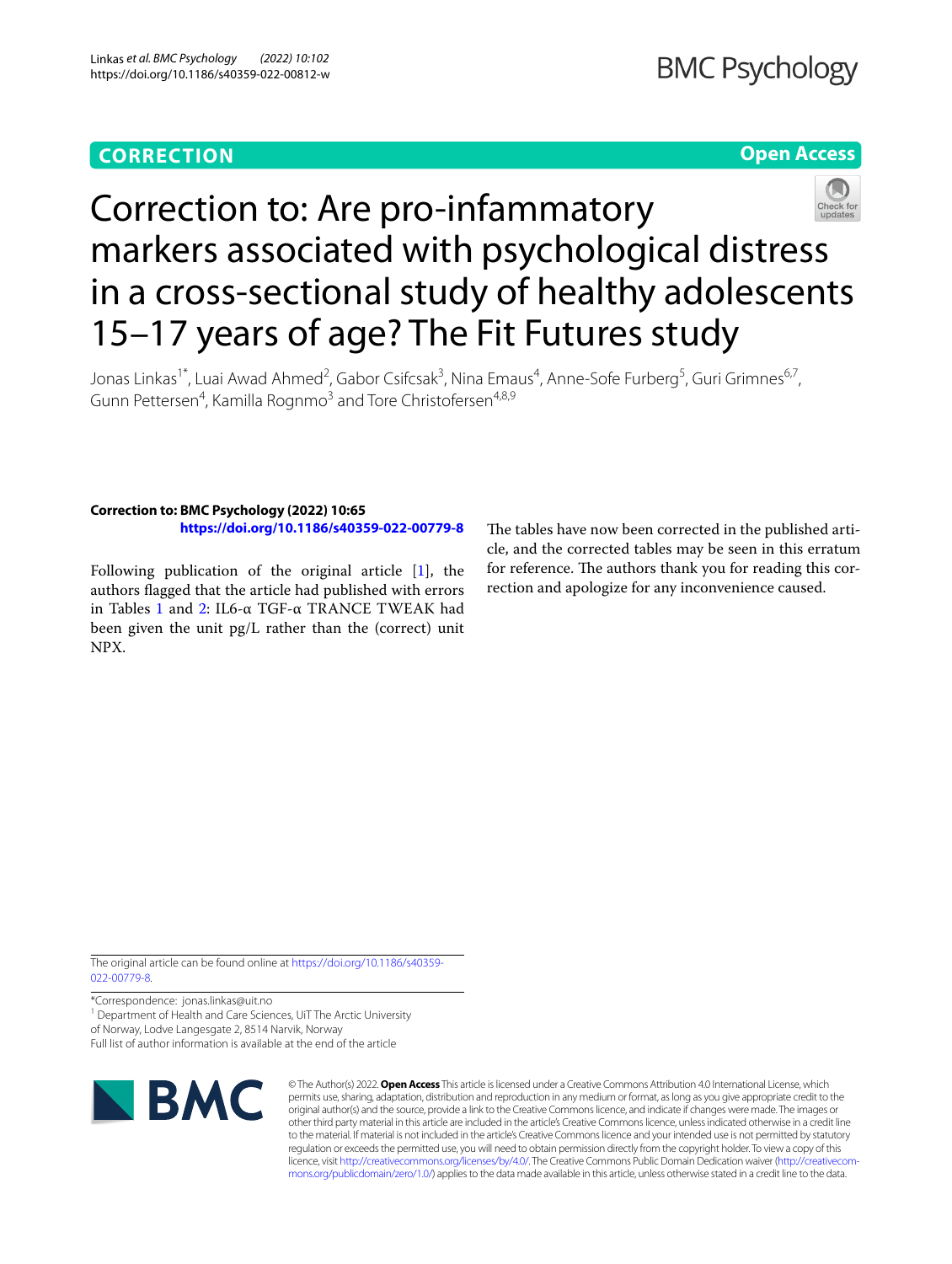## <span id="page-1-0"></span>**Table 1** Characteristics by psychological distress for girls. Fit Futures 2010-2011 (n = 458)

|                                  | With psychological distress |               | Without psychological distress |               | $p$ -value* |
|----------------------------------|-----------------------------|---------------|--------------------------------|---------------|-------------|
|                                  | n                           | Mean (SD)     | n                              | Mean (SD)     |             |
| Age in years mean (SD)           | 123                         | 16.15 (0.44)  | 335                            | 16.13(0.41)   | 0.23        |
| Body fat percentage, dichotomous | 123                         |               | 332                            |               | 0.03        |
| $<$ 30                           |                             | 33.3%         |                                | 44.9%         |             |
| $\geq 30$                        |                             | 66.7%         |                                | 55.1%         |             |
| Age menarche (years)             | 121                         |               | 331                            |               | 0.88        |
| Early $(\leq 12.68)$             |                             | 39.7%         |                                | 40.5%         |             |
| Late $(>12.68)$                  |                             | 60.3%         |                                | 59.5%         |             |
| Smoking                          | 123                         |               | 334                            |               | < 0.01      |
| No, never                        |                             | 62.6%         |                                | 85.9%         |             |
| Yes                              |                             | 37.4%         |                                | 14.1%         |             |
| Snuffing                         | 123                         |               | 334                            |               | < 0.01      |
| No, never                        |                             | 53.7%         |                                | 71.3%         |             |
| Yes                              |                             | 46.3%         |                                | 28.7%         |             |
| Alcohol                          | 123                         |               | 335                            |               | 0.01        |
| Never                            |                             | 14.6%         |                                | 26.6%         |             |
| Once per month or less           |                             | 46.3%         |                                | 46.6%         |             |
| Twice or more per month          |                             | 39.0%         |                                | 26.9%         |             |
| Physical activity                | 123                         |               | 335                            |               | < 0.01      |
| Sedentary                        |                             | 22.0%         |                                | 11.3%         |             |
| Active                           |                             | 78.0%         |                                | 88.7%         |             |
|                                  |                             |               | 334                            |               |             |
| Sleep (hours)                    | 123                         |               |                                |               | < 0.01      |
| Low $(\leq 7)$                   |                             | 51.2%         |                                | 34.7%         |             |
| High(>7)                         |                             | 48.8%         |                                | 65.3%         |             |
| Current infection                | 122                         |               | 334                            |               | 0.20        |
| No                               |                             | 82.8%         |                                | 87.4%         |             |
| Yes                              |                             | 17.2%         |                                | 12.6%         |             |
| Chronic disease                  | 122                         |               | 334                            |               | 0.01        |
| No                               |                             | 59.9%         |                                | 72.2%         |             |
| Yes                              |                             | 41.0%         |                                | 27.8%         |             |
| Hormonal contraceptives          | 122                         |               | 333                            |               | < 0.01      |
| No                               |                             | 50.8%         |                                | 65.8%         |             |
| Yes                              |                             | 49.2%         |                                | 34.2%         |             |
| Intake of medication             | 122                         |               | 334                            |               | 0.05        |
| No                               |                             | 59.8%         |                                | 69.8%         |             |
| Yes                              |                             | 40.2%         |                                | 30.2%         |             |
| High School Program              | 123                         |               | 335                            |               | 0.02        |
| General studies                  |                             | 45.5%         |                                | 54.3%         |             |
| Sports and physical              |                             | 4.9%          |                                | 9.6%          |             |
| Vocational                       |                             | 49.6%         |                                | 36.1%         |             |
| CRP mg/L median and IQR          | 97                          | 0.72(1.39)    | 297                            | 0.47(1.08)    | 0.11        |
| IL-6 NPX median and IQR          | 98                          | 2.79 (0.59)   | 300                            | 2.68(0.57)    | 0.05        |
| TGF- a NPX median and IQR        | 98                          | 3.90(0.80)    | 300                            | 3.90(0.71)    | 0.91        |
| TRANCE NPX median and IQR        | 98                          | 5.62(0.77)    | 300                            | 5.53(0.76)    | 1.00        |
| TWEAK NPX median and IQR         | 98                          | 8.94(0.51)    | 300                            | 8.88 (0.42)   | 0.87        |
| Vitamin D nmol/L median and IQR  | 98                          | 39.36 (25.94) | 300                            | 41.90 (24.07) | 0.65        |

\* Chi-square for categorical variables and *t*-test or Mann Whitney U for continuous variables

With psychological distress: a score above 1.85 on HSCL-10

Without psychological distress: a score below 1.85 on HSCL-10

Mean (SD) of continuous variable and percentages of categorical variables are reported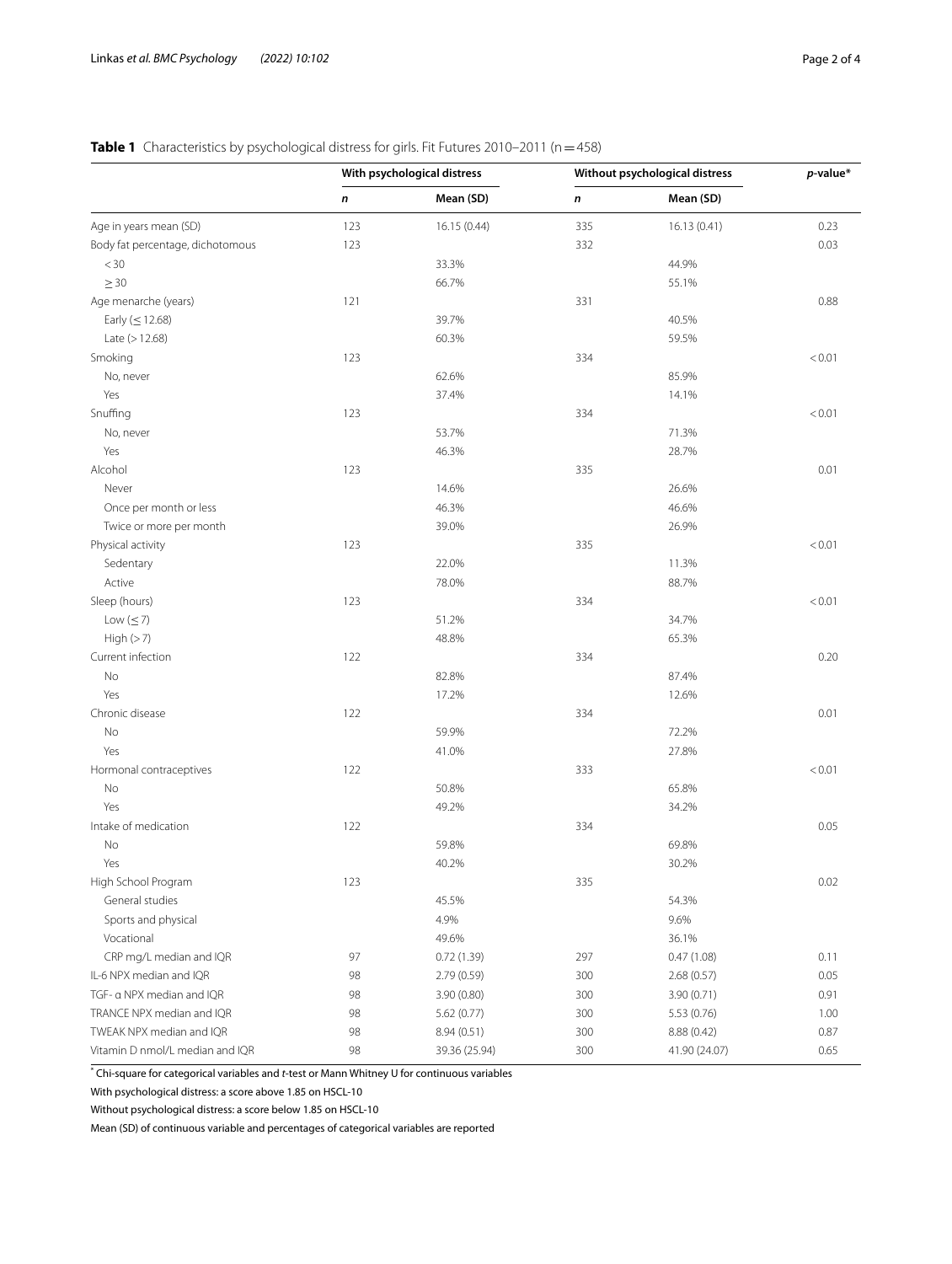#### **Table 1** (continued)

Median and IQR are reported for infammatory markers and Vitamin D

Intake of medication: Intake of medications, analgetics or antibiotics in the last 24 h

*CRP* C-reactive protein, *IL6-α* Interleukin 6 alpha, *TGF-α* Transforming growth factor alpha, *TRANCE* Tumor Necrosis Factor-related activation-induced cytokine (O14788: TNF-related activation-induced cytokine within limits of detection), *TWEAK* Tumor necrosis factor-like weak inducer of apoptosis (O43508: TNF-like weak inducer of apoptosis within limits of detection), *NPX* Normalized protein expression, *Vitamin D* Standardized version of (25-OH)D

#### <span id="page-2-0"></span>**Table 2** Characteristics by psychological distress for boys. Fit Futures 2010–2011, (n = 473)

|                                  | With psychological distress |               | Without psychological distress |               | $p$ -value* |
|----------------------------------|-----------------------------|---------------|--------------------------------|---------------|-------------|
|                                  | n                           | Mean (SD)     | n                              | Mean (SD)     |             |
| Age in years mean (SD)           | 51                          | 16.14 (0.49)  | 422                            | 16.05 (0.45)  | 0.09        |
| Body fat percentage, dichotomous | 50                          |               | 422                            |               | 0.41        |
| < 25                             |                             | 68%           |                                | 73.5%         |             |
| $\geq$ 25                        |                             | 32%           |                                | 26.5%         |             |
| PDS status                       | 42                          |               | 334                            |               | 0.52        |
| Completed                        |                             | 23.8%         |                                | 16.8%         |             |
| Underway                         |                             | 69.0%         |                                | 74.6%         |             |
| Barely started                   |                             | 7.1%          |                                | 8.7%          |             |
| Not begun                        |                             | 0%            |                                | 0%            |             |
| Smoking                          | 51                          |               | 422                            |               | 0.07        |
| No, never                        |                             | 66.7%         |                                | 78.0%         |             |
| Yes                              |                             | 33.3%         |                                | 22.0%         |             |
| Snuffing                         | 51                          |               | 421                            |               | 0.50        |
| No, never                        |                             | 54.9%         |                                | 59.9%         |             |
| Yes                              |                             | 45.1%         |                                | 40.1%         |             |
| Alcohol                          | 51                          |               | 420                            |               | 0.32        |
| Never                            |                             | 31.4%         |                                | 32.9%         |             |
| Once per month or less           |                             | 29.4%         |                                | 37.6%         |             |
| Twice or more per month          |                             | 39.2%         |                                | 29.5%         |             |
| Physical activity                | 51                          |               | 422                            |               | < 0.01      |
| Sedentary                        |                             | 49.0%         |                                | 27.0%         |             |
| Active                           |                             | 51.0%         |                                | 73.0%         |             |
| Sleep (h)                        | 51                          |               | 415                            |               | 0.01        |
| Low $(\leq 7)$                   |                             | 74.5%         |                                | 54.9%         |             |
| High(>7)                         |                             | 25.5%         |                                | 45.1%         |             |
| Current infection                | 51                          |               | 421                            |               | 0.86        |
| No                               |                             | 86.3%         |                                | 87.2%         |             |
| Yes                              |                             | 13.7%         |                                | 12.8%         |             |
| Chronic disease                  | 51                          |               | 420                            |               | 0.02        |
| No                               |                             | 58.8%         |                                | 74.8%         |             |
| Yes                              |                             | 41.2%         |                                | 25.2%         |             |
| Intake of medication             | 51                          |               | 421                            |               | 0.57        |
| No                               |                             | 78.4%         |                                | 81.7%         |             |
| Yes                              |                             | 21.6%         |                                | 18.3%         |             |
| High school program              | 51                          |               | 422                            |               | 0.12        |
| General studies                  |                             | 39.2%         |                                | 28.7%         |             |
| Sports and physical              |                             | 5.9%          |                                | 14.7%         |             |
| Vocational                       |                             | 54.9%         |                                | 56.6%         |             |
| CRP mg/L median and IQR          | 44                          | 0.47(1.22)    | 385                            | 0.49(0.78)    | 0.64        |
| IL-6 NPX median and IQR          | 47                          | 2.76(0.61)    | 398                            | 2.72(0.62)    | 0.82        |
| TGF-a NPX median and IQR         | 47                          | 3.75(0.68)    | 398                            | 3.61 (0.74)   | 0.09        |
| TRANCE NPX median and IQR        | 47                          | 6.01(0.77)    | 398                            | 6.04(0.65)    | 0.99        |
| TWEAK NPX median and IQR         | 47                          | 9.00(0.30)    | 398                            | 9.02 (0.37)   | 0.15        |
| Vitamin D nmol/L Median and IQR  | 47                          | 25.91 (15.81) | 399                            | 30.44 (21.43) | 0.01        |